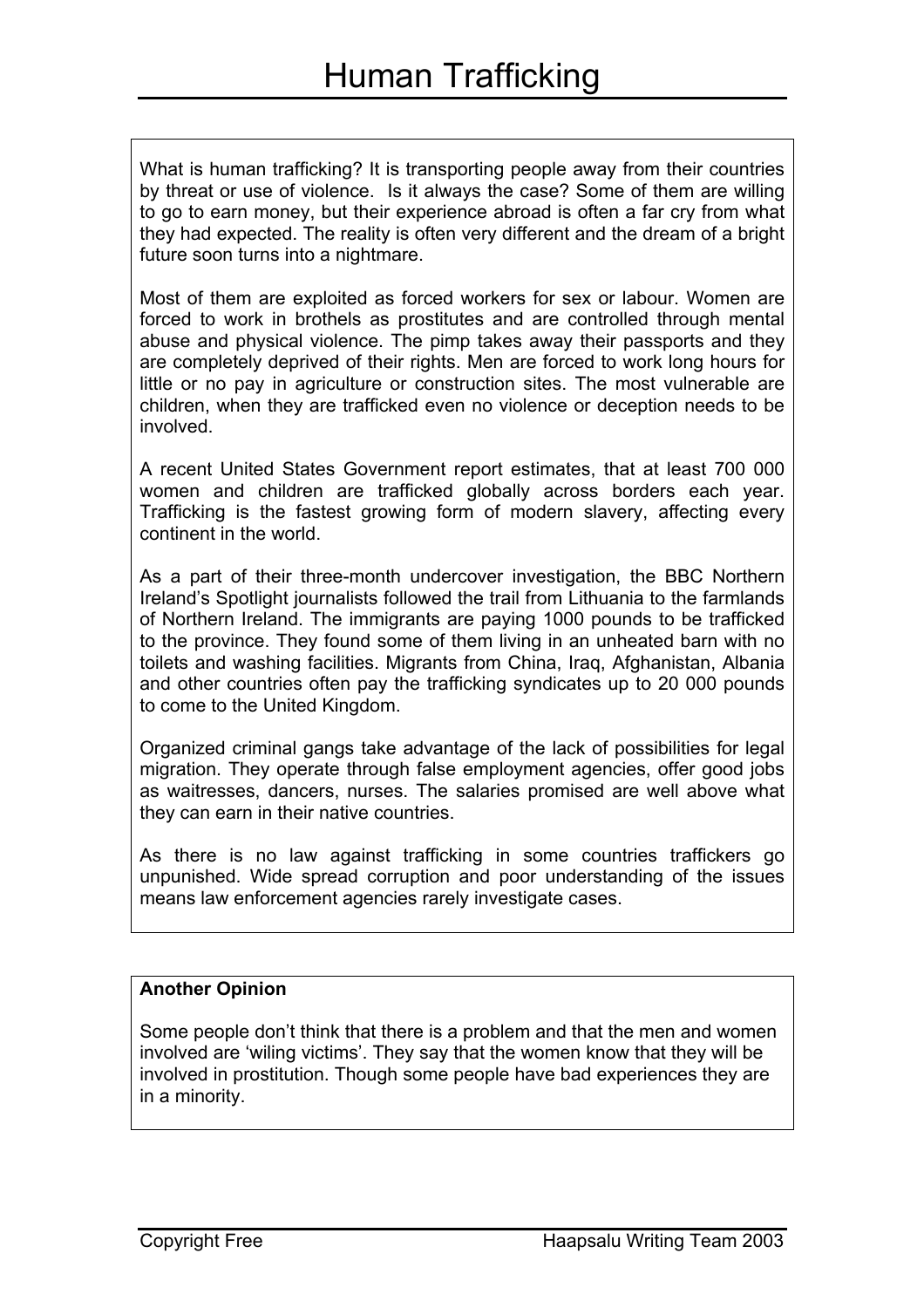## **A: Discuss these questions**

- What are the most frequent countries people are trafficked from? Is there anything common about the countries? Put down as many common features as you can.
- What makes some countries attractive to people who come from developing countries?
- In what way does human trafficking affect your country? Give your reasons.

## **Homework:**

Prepare a briefing on the topic.